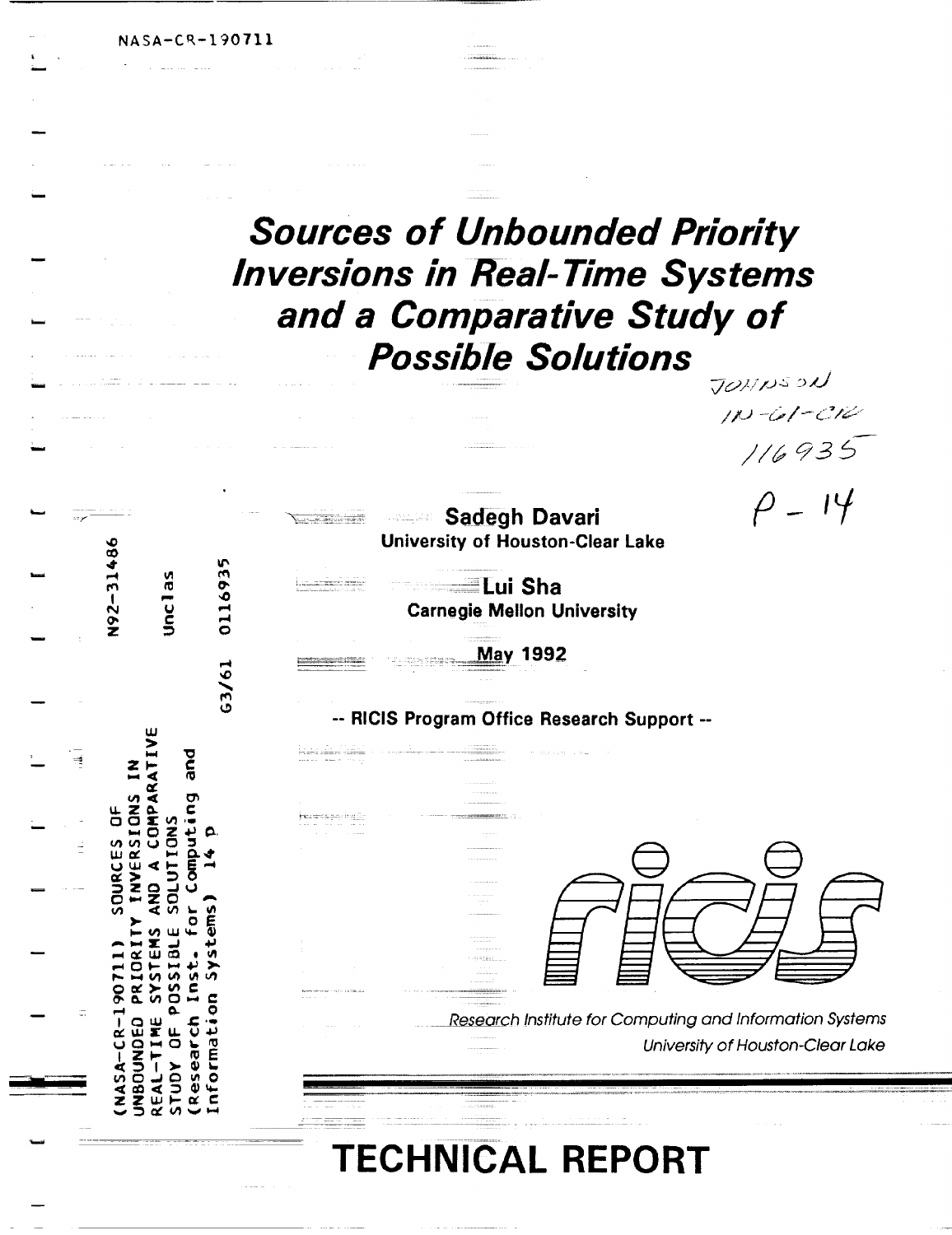## **The RICIS Concept**

The **University of** Houston-Clear *Lake* established the Research Institute for **Computing** and Information Systems (RICIS) in 1986 to encourage the NASA Johnson Space Center (JSC) and local industry to actively support research in the computing and information sciences. As **part** of this endeavor, UHCL proposed **a** partnership with JSC to jointly **define** and manage **anlntegrated** program ofrescarch in advanced data processing technology needed for dSC's main missions, including administrative, engineering and **science** responsi**bilities.** JSC agreed and entered into a continuing cooperative agreement with UHCL beginning in May 1986, to jointly plan and execute such research through RICIS. Additionally, under Cooperative Agreement NCC 9-16, computing and educational facilities are shared **by** the two institutions to conduct the research.

w

m

I

**..g**

**.al**

**.a#**

4 ] d

The UHCL/RICIS mission Is **to** conduct, coordinate, and disseminate research and professional level education in computing and information **systems** to serve the needs of the government, industry, community and academia. RICIS combines resources of UHCL and **its** gateway affiliates to research and develop materlals, prototypes and publications on topics of mutual interest to its **sponsors** and researchers. Within UHCL, the mission Is being implemented through interdisciplinary involvement of faculty and students from each of the four schools: Business and Public Administration, Education, Human Sciences and Humanities, and Natural and Applied Sciences. RICIS also collaborates with industry in a companion program. This program is focused on serving the research and advanced development needs of industry.

Moreover, UHCL established relationships with other universities and research organizations, having common research interests, to provide additional sources of expertise to conduct needed research. For example, UHCL has entered into a **special** partnership with Texas A&M University to help oversee RICIS research and education programs, while other research organizations are involved via the "gateway" concept.

**A** major **role** of RICIS then is **to find** the **best match of** sponsors, **researchers and research objectives** *to* **advance knowledge** in the **computing and** informa**tion sciences.** RICIS, **working** Jointly with its **sponsors, advises on research needs,** recommends **principals for** conducting **the** research, **provides** technical and **adminis\_tive support** to coordinate the research and integrates technical resulta into the goals of UHCL, NASA/JSC and industry.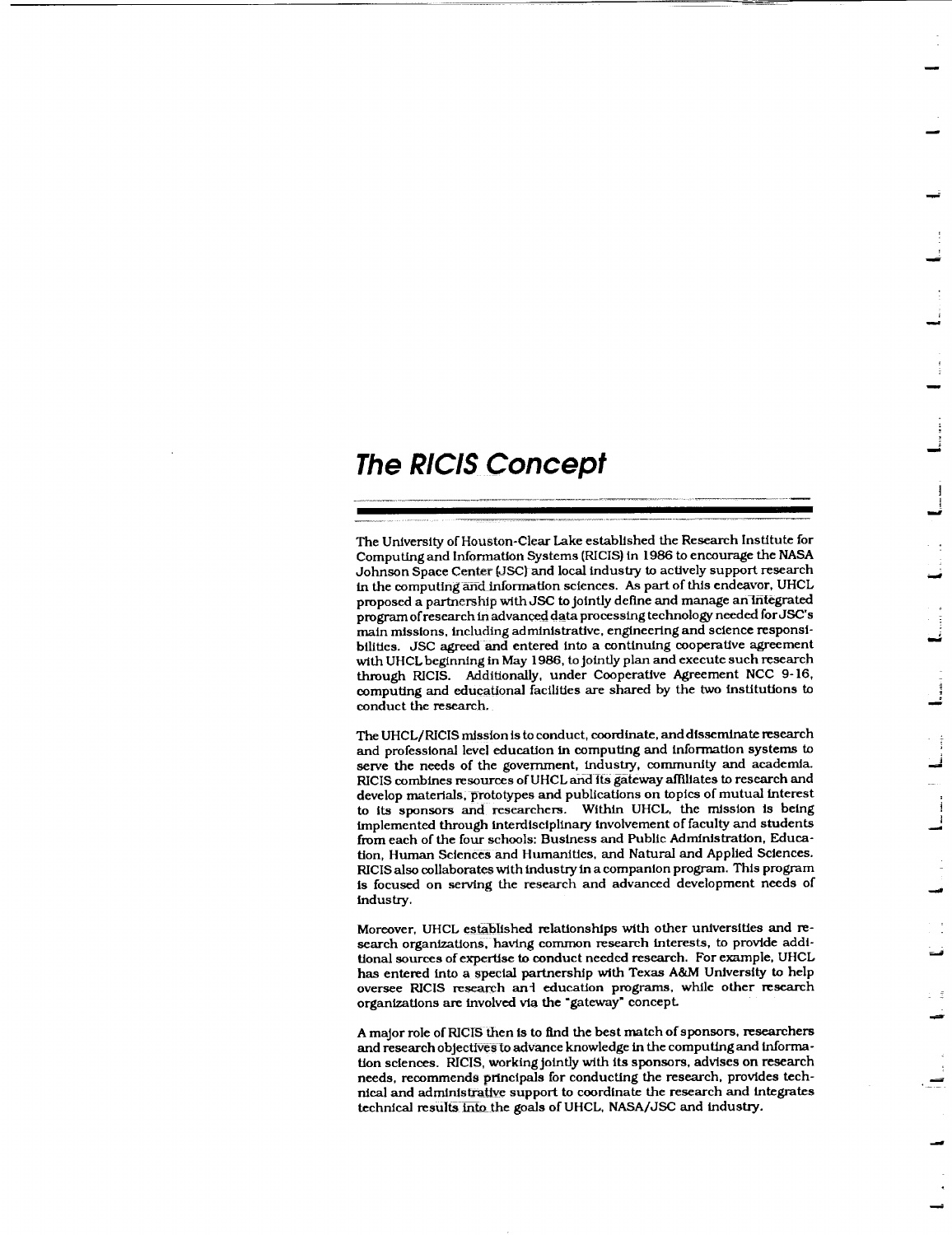**Sources of Unbounded Priority Inversions in Real-Time Systems** and a Comparative Study of **Possible Solutions** 

 $\equiv$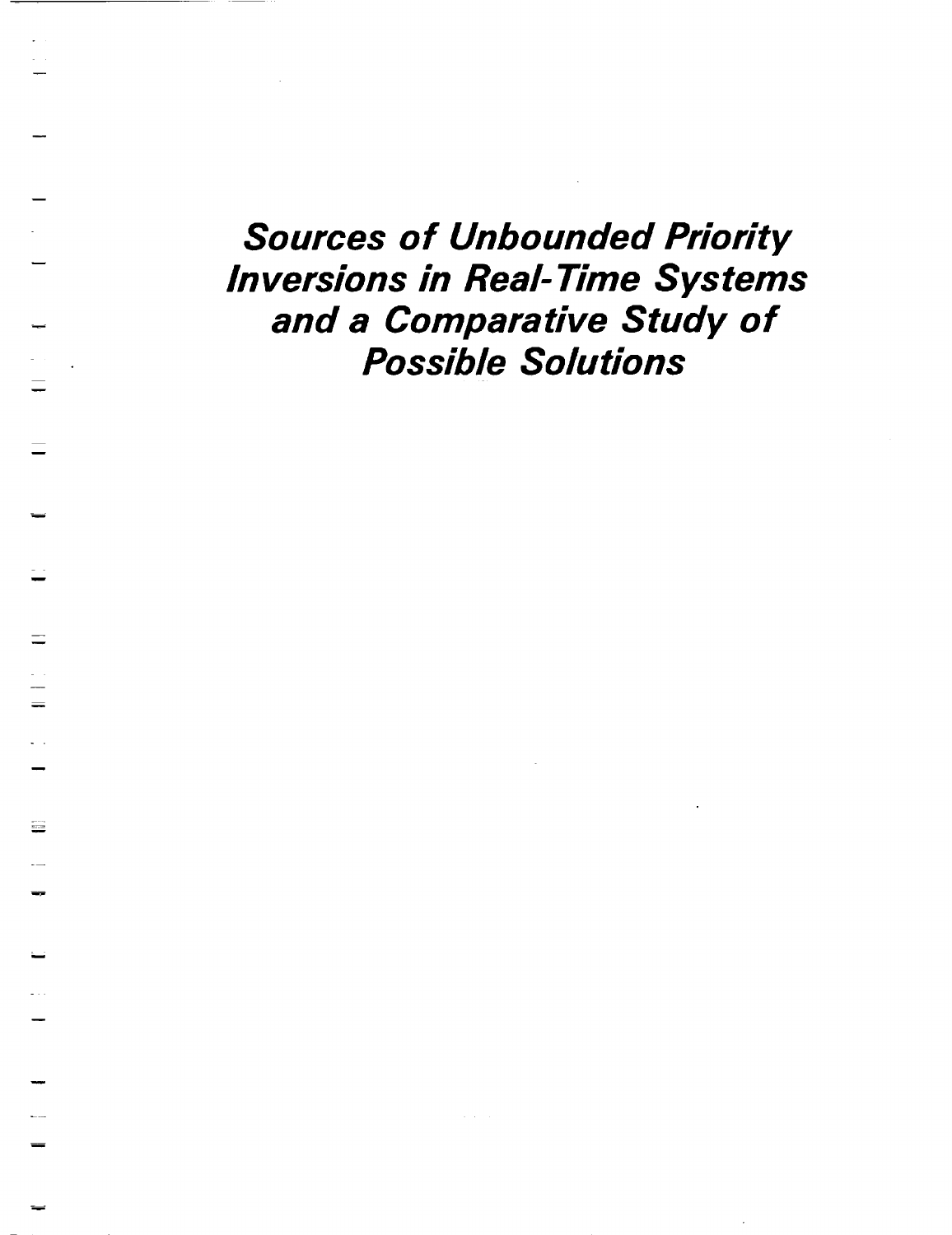الرابط عاعدتها 

 $\equiv$ 

Í

Ĩ.

Î.

 $\equiv$ 

 $\ddot{\mathbf{v}}$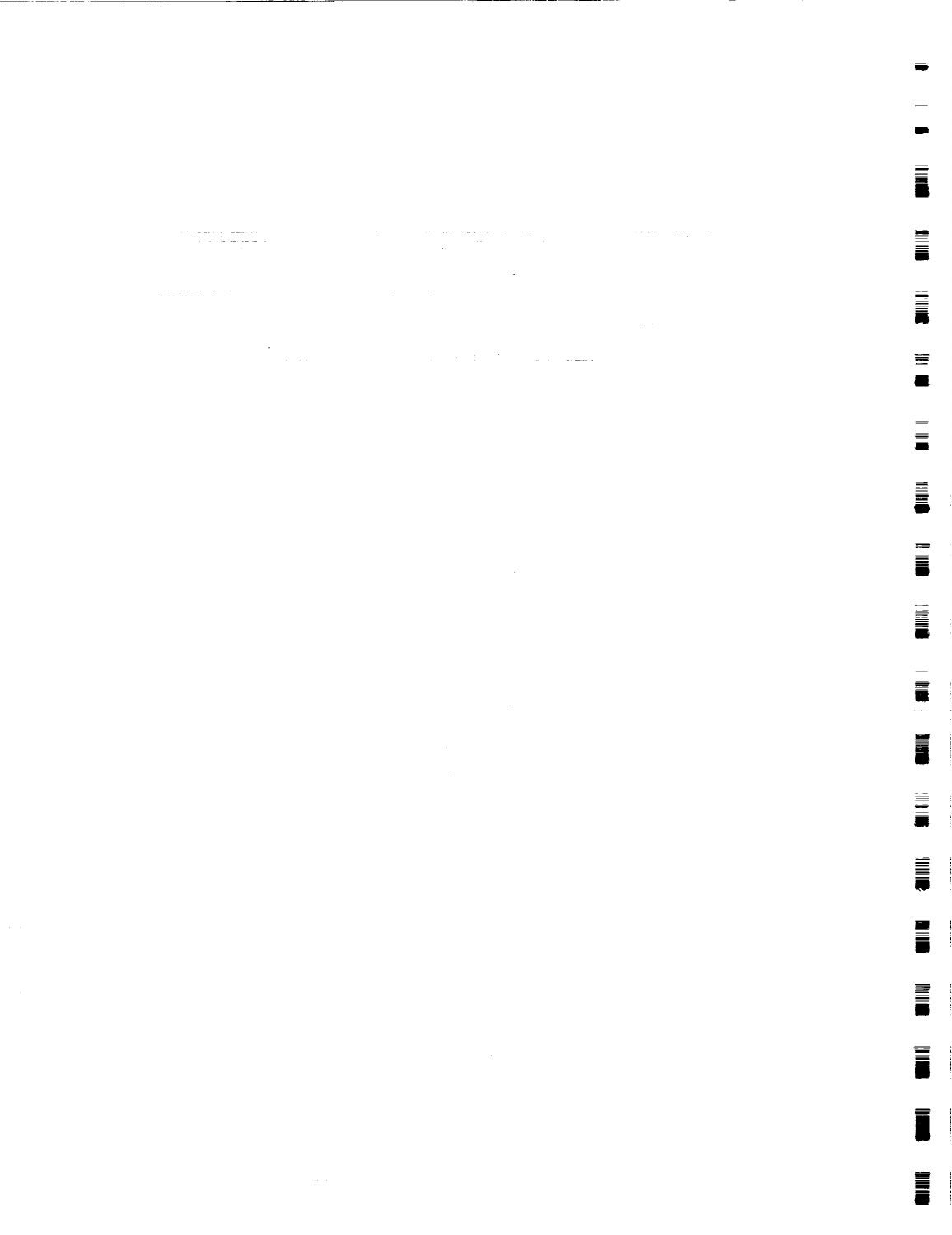#### **RICIS Preface**

This **research** was conducted by Dr. Sadegh Davari of the Department of Computer Science at the University of Houston-Clear Lake and Dr. Lui Sha of Carnegie Mellon University. The research was supported by the RICIS Program Office and in part by the Software Engineering Institute of Carnegie Mellon University.

RICIS **research support** funds are **derived** from Cooperative **Agreement NCC** 9-16 between the NASA Johnson Space Center and the University of Houston-Clear Lake.

The views **and** conclusions contained in this report are those of the **authors** and should not be interpreted as representative of the official policies, either express or implied, of UHCL, RICIS, Texas A&M, NASA or the United States Government.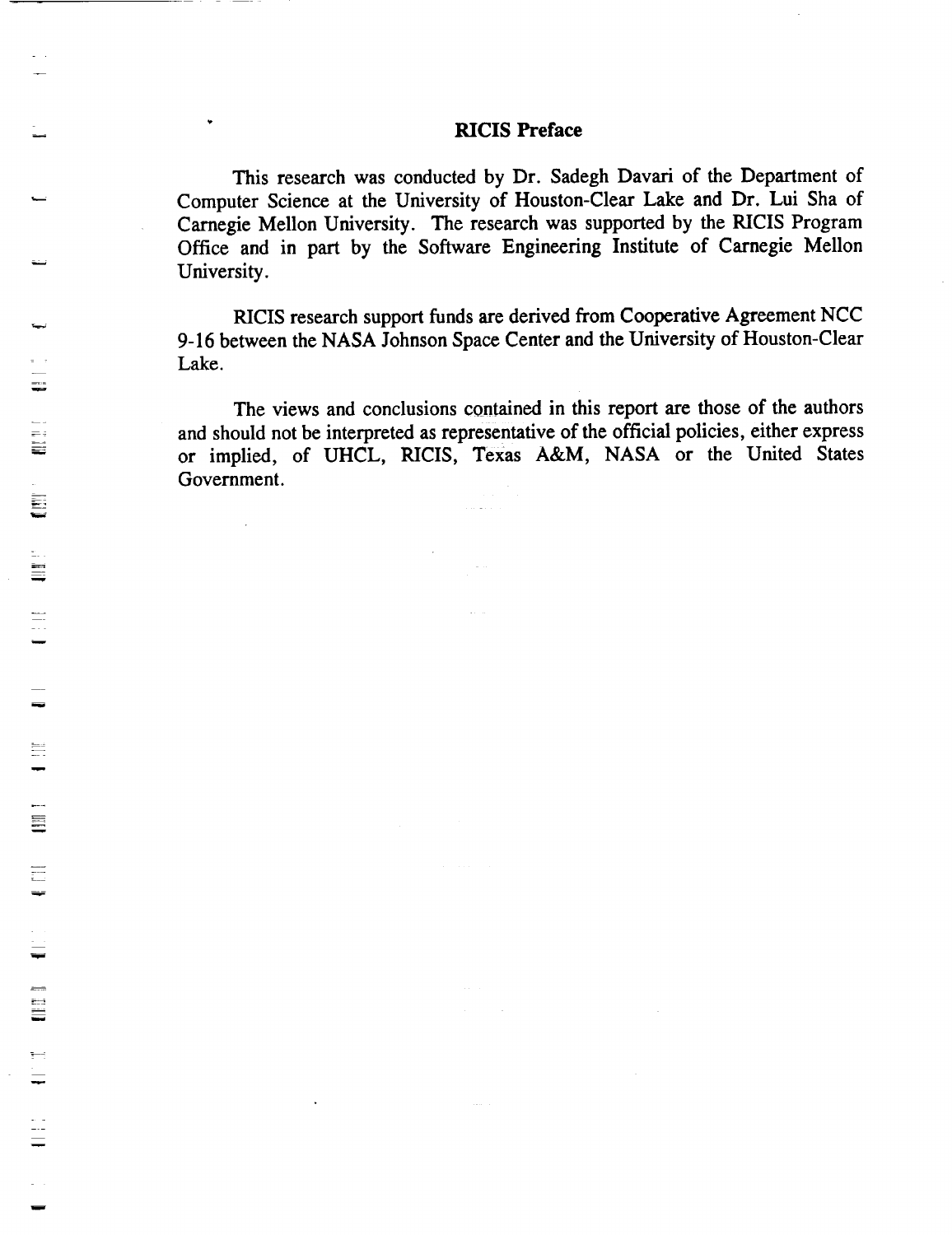a la 1940, de la componencia de la constitución de la constitución de la constitución de la constitución de la

 $\mathcal{L}^{\mathcal{L}}$  and the set of the set of the set of the set of the set of the set of the set of the set of the set of the set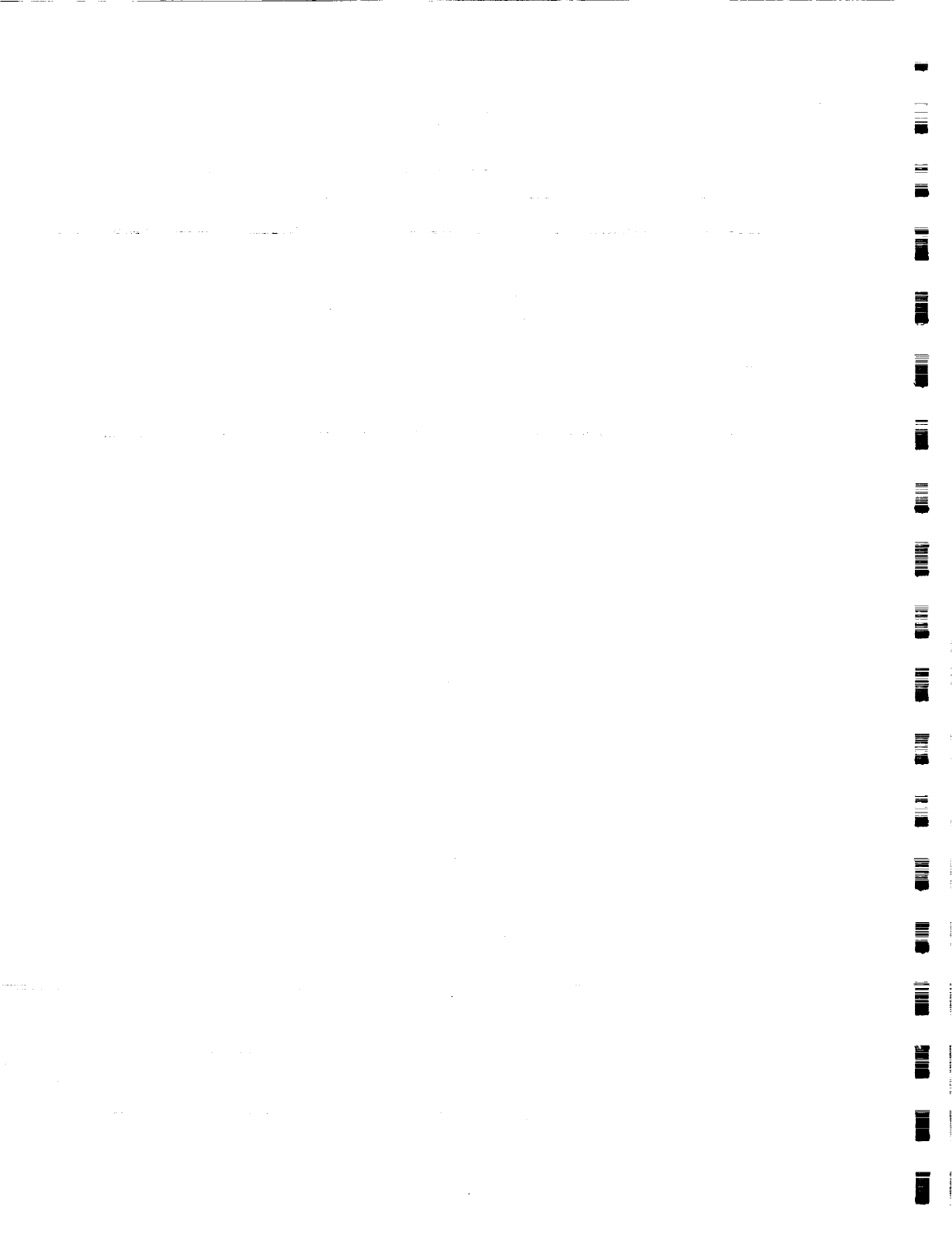#### **SOURCES OF UNBOUNDED PRIORITY INVERSIONS IN REAL-TIME SYSTEMS AND A COMPARA\_ STUDY OF POSSIBLE SOLUTIONS t**

Sadegh Davari *Computer* Science Department University of Houston-Clear Lake Houston, Texas 77058 Davari@d.uh.edu

Lui Sha **Software** Engineering Institute Carnegie Mellon University Pittsburgh, Pennsylvania 15213 LRS@sei.cmu.edu

#### **ABSTRACT**

In the design of real-time systems, tasks are often assigned priorities. Preemptive priority driven schedulers are used to schedule tasks to **meet** the timing requirements. Priority inversion is the term used to describe the situation when a higher priority task's execution is delayed by lower priority tasks. Priority inversion can occur when there is contention for resources among tasks of different priorities. The duration of priority inversion could be long enough to cause tasks to miss their deadlines. Priority inversion cannot be completely eliminated. However, it is important to identify sources of priority inversion and minimize the duration of priority inversion. In this paper we present a comprehensive review of the problem of and solutions to unbounded priority inversion.

#### 1. **INTRODUCTION**

The rate-monotonic scheduling (RMS) and the deadline driven scheduling (DDS) algorithms are two well known preemptive priority scheduling algorithms for scheduling tasks in hard real-time systems[I, 2]. In RMS, a periodic task with high rate is given higher priority. In DDS, the earlier the deadline of an instance of a task, the higher is the priority. The priority assignment in RMS is static, meaning priorities are assigned to tasks before execution starts and all the instances of a given task will have the same priority assignment during execution. However, when there is resource conflict, a task is allowed

1This work was **supported** in part by the Research Institute for Computing and Information Systems of UHCL and in part by the Software Engineering Institute of CMU.

area est molt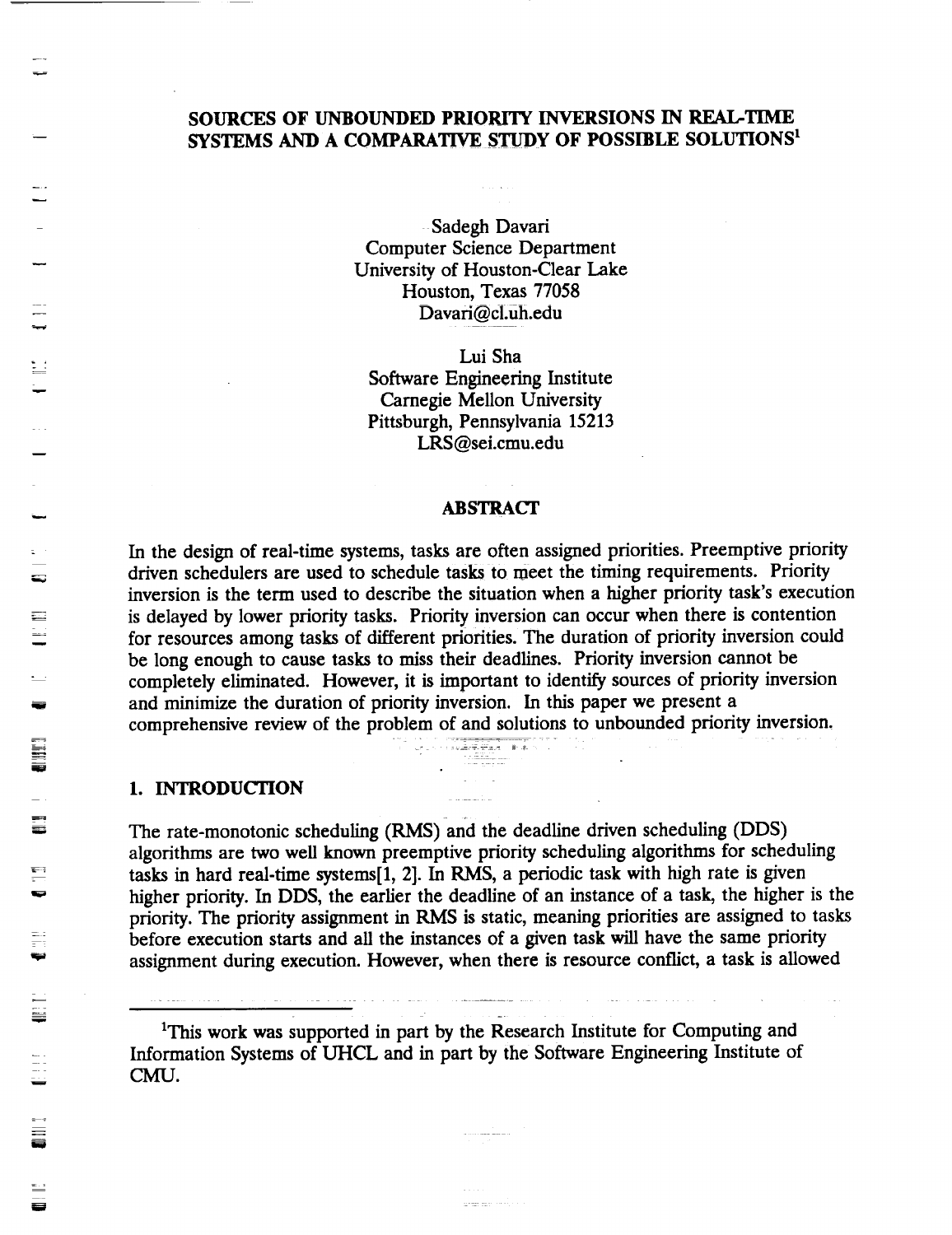to temporarily change its execution priority from the assigned priority. DDS, on the other hand, recomputes the priority of every instance of a task dynamically during execution. Priority inversion degrades the performance of both types of scheduling algorithms.

**i**

D

i

**ill**

i

**ell**

g

Jw IJ

I

m Ill

m

m m m

ill

**J**

z g

m

**III** 

g

As is stated in [2], in the schedulability analysis of tasks, each task, within the period of time starting with its arrival and ending with its deadline, must accommodate the worst case of each of the following *CPU* times:

the time needed by all higher priority tasks (preemption time)

**the time** needed **to** do **the task's** own **work** (execution **time)**

**the delays caused** by **lower priority tasks** because **of priority** inversions (blocking time)

Priority inversions occur, **when** there is **contention** for shared **resources** among **tasks** of different priorities. We would expect that the duration of priority inversion is a function of the duration of critical sections, i.e. the duration in which tasks are using the shared resources. When the duration of priority inversion is not bounded by a function of the duration of critical sections, unbounded priority inversion is said to occur. To improve the performance of real-time systems, we must minimize the duration of priority inversion. In particular, we must identify sources of unbounded priority inversions and eliminate them.

In this paper, we **present a** comprehensive **study of this problem.** The rest **of** this paper is organized as follows: In Section 2 we list common sources of priority inversions. In Section 3 we discuss the known solutions and we conclude this paper in Section 4.

#### **2. COMMON SOURCES OF** PRIORITY **INVERSIONS**

There are two **major sources** of unbounded priority inversion: task **synchronization** and communication activities at various levels of computation, from hardware queues to tasking constructions in Ada.

**2.1. Semaphores** and **Critical Sections**

Semaphores and **the** associated **critical sections** are **commonly** used **synchronization** primitives to share resources such as a linked list, a table or a file. The segments of codes in a task that access the shared resources are called critical sections. In order to ensure the integrity of shared resources, critical sections must be executed mutualy exclusively. Semaphores are a common OS primitive that provide indivisible lock and unlock operations. To realize mutual exclusion, before a task enters its critical section, it must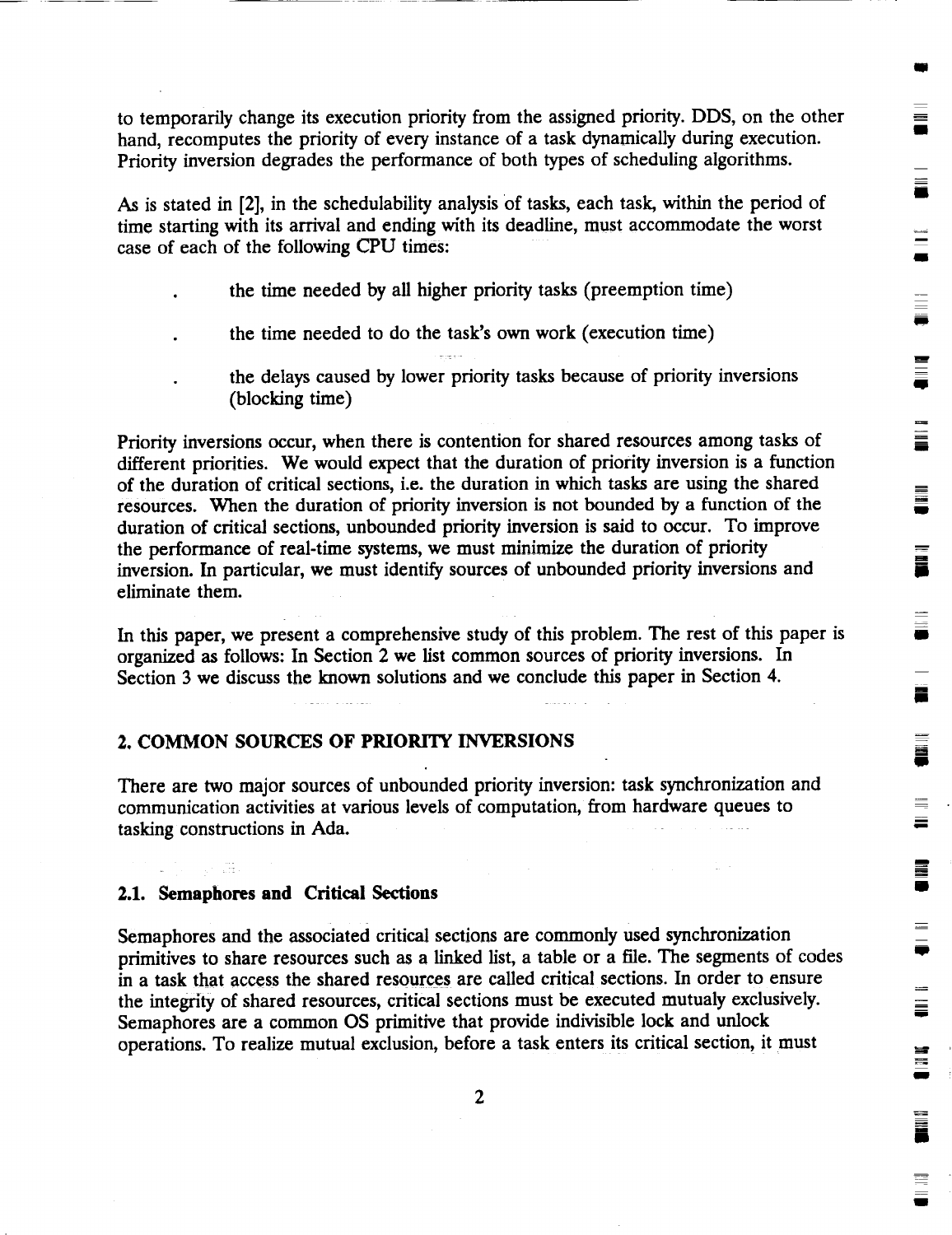first obtain the lock **on the** semaphore used **to** guard **the** shared resource. Tasks that fail to obtain the lock are typically placed in a queue associated with the semaphore. In some operating systems, the semaphore queue is ordered in FIFO and a prioritized semaphore queue is preferred.

Nevertheless, prioritized semaphore queues alone are insufficient to prevent unbounded priority inversion. For example, let T1 and T3 share a resource and let T1 have a higher priority. Let T2 be an intermediate priority task that does not share any resource with either T1 or T3. Consider the following scenario:

- (1) **T3** obtains a lock on the **semaphore** S and enters its critical section to use a shared resource .....
- (2) T1 becomes ready to run and preempts T3. Next, T1 tries to enter its critical section by first trying to lock S. But S is already locked and T1 is blocked and moved from running state to the semaphore queue
- (3) T2 becomes ready to run. Since only T2 and T3 are ready to run, T2 preempts T3 while T3 is in \_ts\_-ritical **section.**

When a high priority task like T1 gets blocked by **a lower** priority task **such as** T3, **we say** that the priority of task T1 is inverted. We would prefer that, T1 being the highest priority task, be blocked no longer than the time for T3 to complete its critical section. However, the duration of blocking is, in fact, unpredictable. This is because T3 can be preempted by the medium priority task T2. As a result, task T1 will be blocked until T2 and any other pending tasks of intermediate priority are completed. The duration of priority inversion becomes a function of task execution times and is not bounded by the duration of critical sections. That is, semaphores and critical sections are a potential source of unbounded priority inversions.

#### 2.2 Software Queues

W

J

M

 $\overline{\mathbb{Z}}$  $\overline{\phantom{a}}$ 

**=** • w

w

-£ w

**Willi** 

 $\frac{1}{\sqrt{2}}$  $\overline{a}$ 

m\_ V

 $\equiv$ 

 $\frac{1}{2}$ 

m w

w

--= w

Software queues are often used for communication and data buffering. FIFO queues are obviously a source of priority inversions because high priority tasks get queued up behind lower priority tasks. However, prioritized queues are insufficient to prevent unbounded priority inversion. Assume Ts is a server task that always executes with the priority of its client task. Let T1 and T3 be two client tasks with T1 having a higher priority. Let T2 be a non-client task with an intermediate priority. Consider the following scenario:

- (1) Ts is serving T3 with the priority of T3
- (2) T1 requests for service and gets blocked in the queue of Ts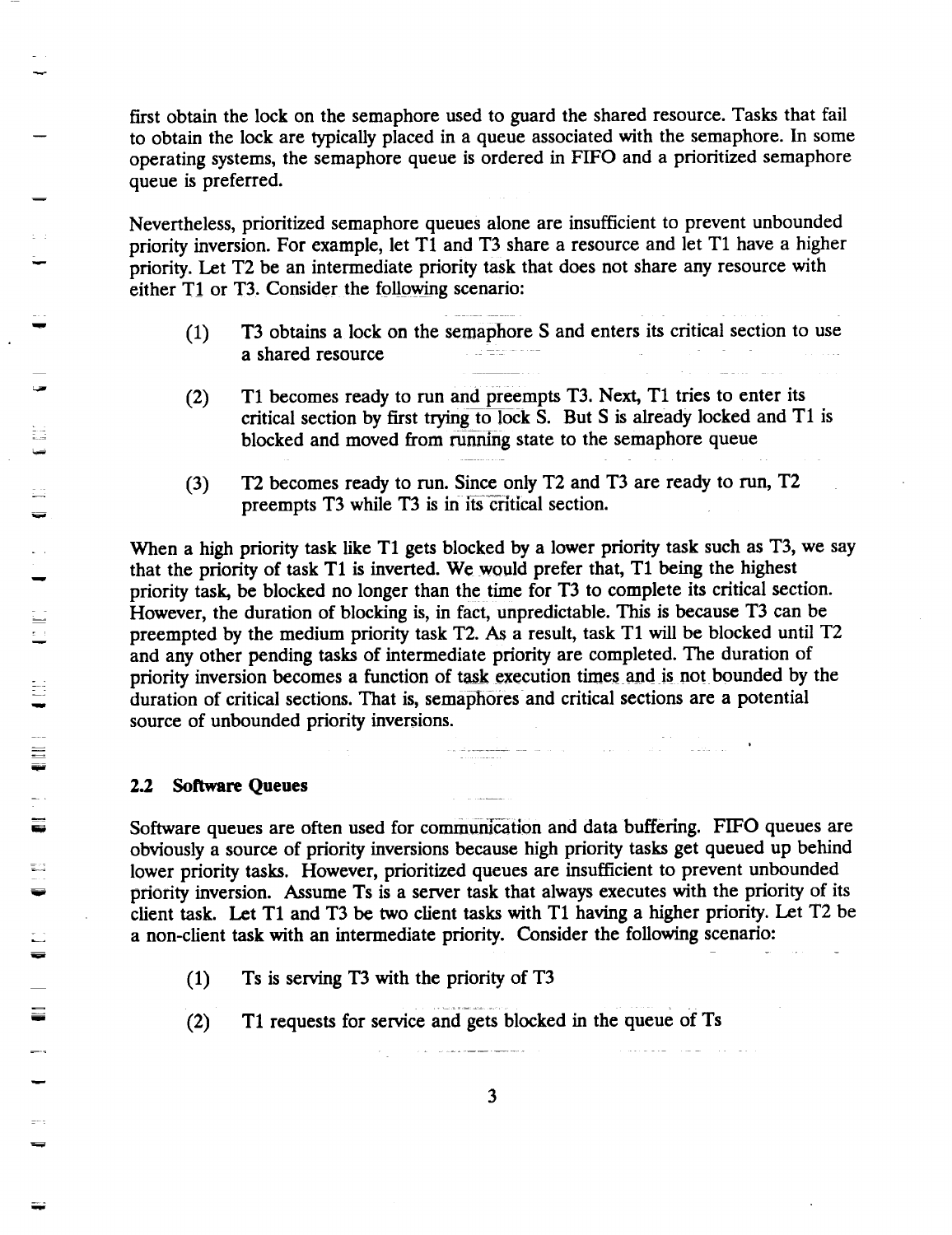(3) T2 preempts Ts, prolonging the blocking time of T1

Since there **could** be any number of intermediate priority tasks like T2 preempting the server, while T1 is blocked, there is a potential for an unbounded priority inversion.

qlu

m

D

Z

WM<br>Wm

g

i

! D

|

B m m

**i** 

**qP**

D

u

**!** i

Ill

U

### **2.3. Ada Tasking**

Ada tasks provide language level support for managing concurrent activities. The synchronization and communication of Ada tasks are provided by a mechanism known as rendezvous. *An* Ada task performing the function of a server can have one or more entries each of which represents a different type of service. There is a FIFO queue associated with each entry. A client task calls an entry of the server task and gets blocked in the entry queue. Once the server task becomes the highest priority task among all the ready tasks, it will pick an entry that is ready to be served in an arbitrary order. Next, the server executes the accept statement to start performing the service. The server will execute at the highest priority level of client and server. The duration that a server is serving a client is called rendezvous. *A* client task at the entry queue will be dequeued after it is serviced.

Ada task **rendezvous** is **a** potential **source** of unbounded priority inversion. Assume that T1, T2, and T3 are three client tasks whose priorities are in decreasing order with T1 having the highest priority and T3 having the lowest priority. Let Ts be a server task whose priority is less than the priority of T2. Consider the following scenario:

- (1) Ts has accepted an entry call from T3 and is executing the accept statement with the priority of T3
- (2) T1 makes an entry call **to** rendezvous with Ts. Since Ts is **not** ready to accept the entry call, T1 is blocked on **the** entry queue
- (3) T2 preempts Ts

T1 will be blocked until T2 and any other tasks of intermediate priority complete or block themselves. Therefore, we can have unbounded priority inversions in Ada rendezvous. There are two additional sources for potential priority inversion: the FIFO entry queue and the arbitrarily ordered selective wait statement.

#### **2.4 Hardware Queues**

To **support** message passing **over** a **communication** media **such** as a backplane bus, high speed FIFO hardware queues are commonly used for both the transmission queue and the receiving queue. Messages will be **first** transferred **from** slower system memory to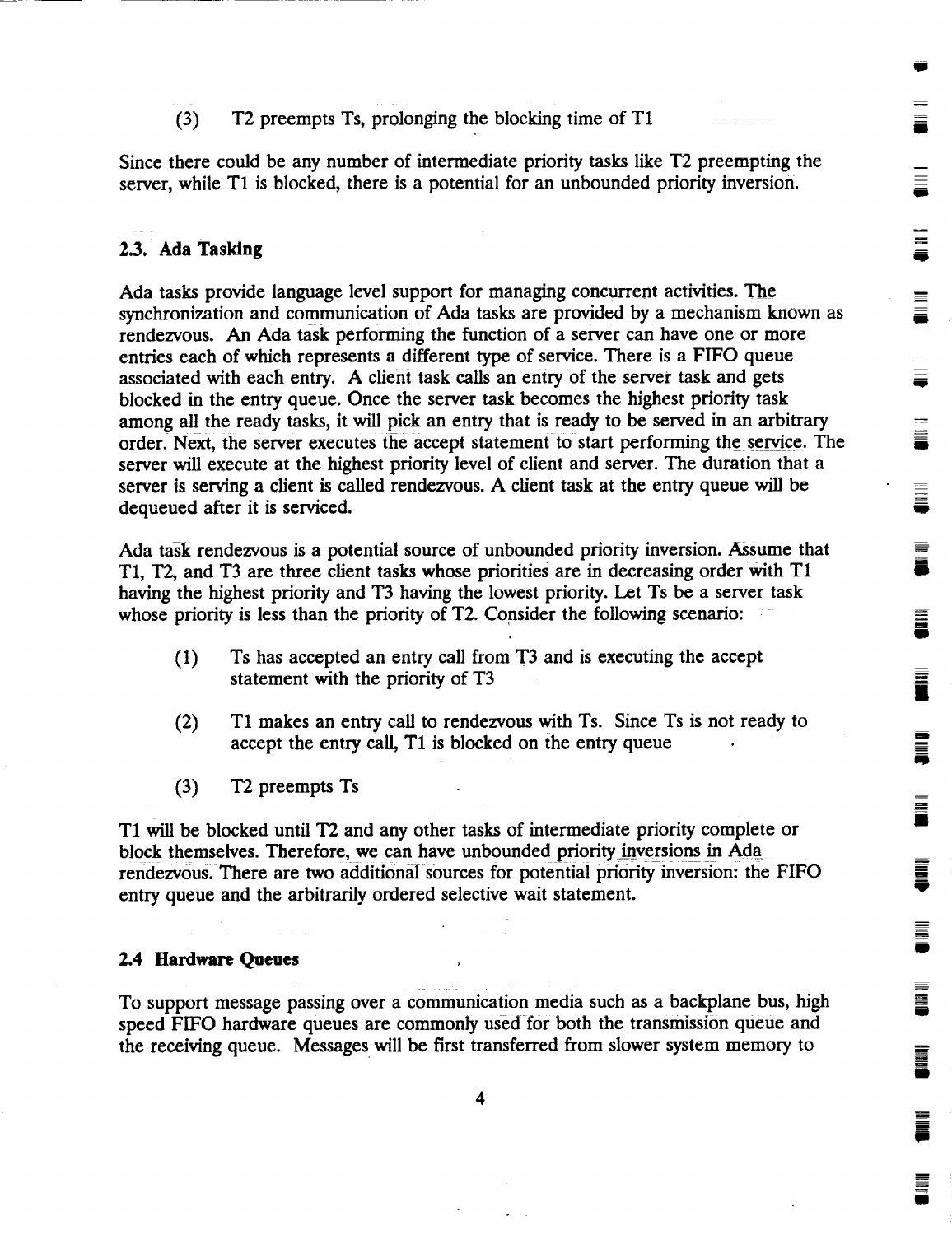the hardware transmission queue in the Bus Interface **Unit** (BIU) before the bus arbitration. Messages received by a BIU will be **first** stored in a receiving hardware queue in the BIU before transferring to the system memory.

At the receiving end, one can use standard high speed FIFO queues, as long as the software can always empty the entire hardware FIFO queue and re-order the messages in priority order before processing. In contrast, on the output side, messages in the high speed hardware buffer shou\_!d be queued in priority **order.** However, while software priority queues can be arbitrarily long, but high speed hardware priority queues are typically short due to the cost.

It turns out that a short transmission priority queue can also lead to unbounded priority inversion. Assume that we have a node *A* with a priority queue of size 4. Assume that the entire queue is filled by lower priority messages first. Next the highest priority message is ready but it cannot be transferred to the BIU since the transmission queue is full. *Being* the highest priority message, we would expect that it needs not wait more than the duration of a single message transmission.

Unfortunately, unbounded priority inversion can occur. This is because node A will request the bus with the low priority associated with all the low priority messages filling node *A's* transmission queue. Let node B and C be filled with medium priority messages. Node B and C will preempt node A and send out all the medium priority messages. As a result, the high priority message at A has to wait first for all the medium priority messages to transmit and then the transmission of a low priority message at node A.

#### 3. **SOLUTIONS APPROACHES**

 $\equiv$ 

 $\equiv$ 

₩

 $\equiv$  . w

 $=$ 

\_= J

w

 $\overline{\mathbf{L}}$ 

U

뺻 ō

 $\equiv$ 

EN NATIONAL

Ë

i M

In the discussion of the previous section we pointed out that **synchronization** and communication are major sources of unbounded priority inversions in priority driven hard real-time systems. Although priority inversions can never be completely prevented due to resource sharing, there are possible ways of limiting the duration of priority inversions.

#### **3.1. Selectively Disable Task Preemption**

From the discussion above, we see that unbounded priority inversion during synchronization happens when a high priority task is blocked by a low priority task, and then the low priority task is preempted by medium priority tasks. Hence, one way to solve the problem is not to let medium priority tasks to preempt a low priority task when the low priority task is in its critical session.

**-:-:** \_: *L\_* \_ ............

In a uni-processor, this can be achieved by disallowing preemption during the execution of all critical sections. The drawback is that high priority tasks can be blocked by lower

a a y b<u>otenat</u>en ha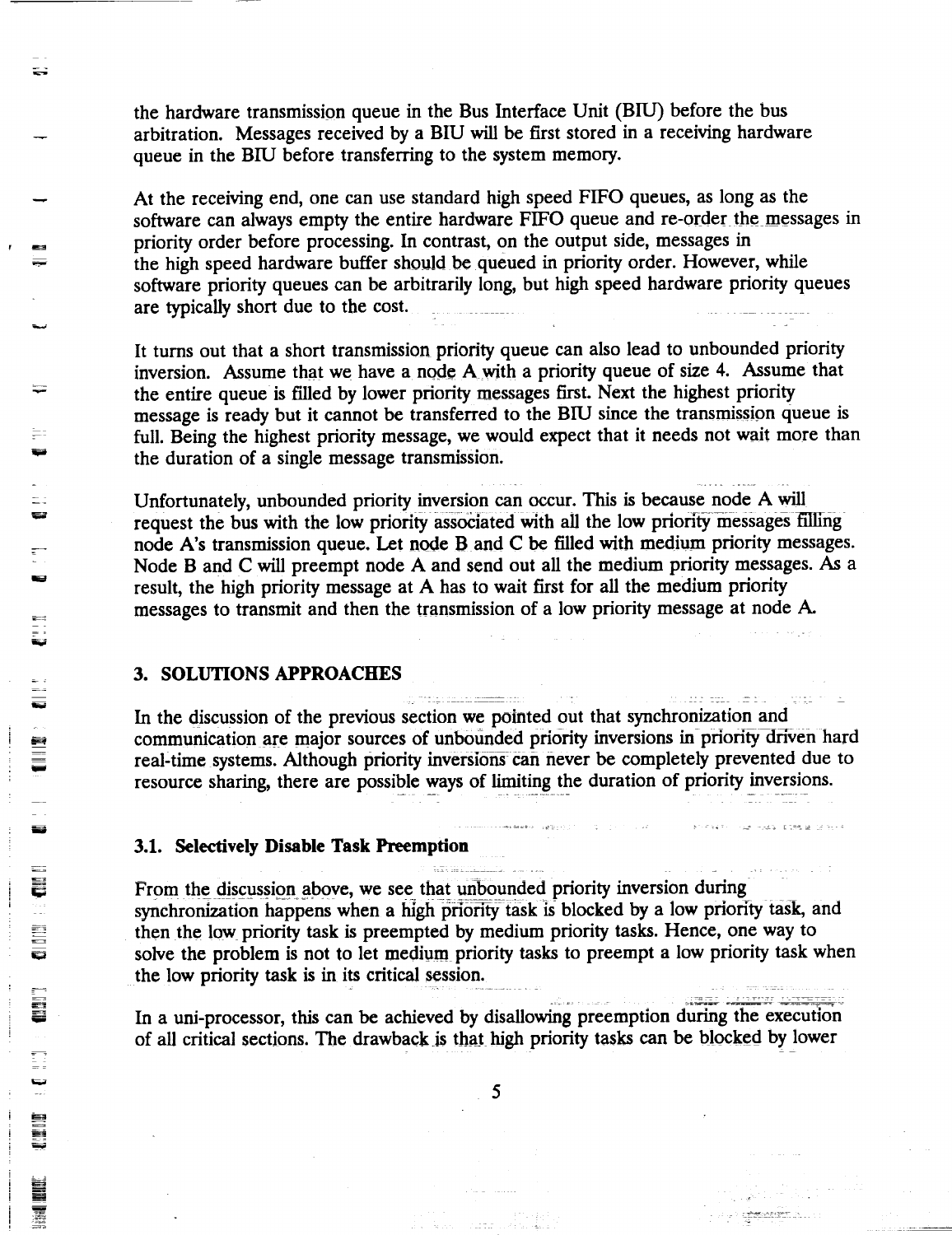priority tasks even if they are not involved in the synchronization. However, due to its simplicity, it is an effective procedure when the longest critical section is much shorter than the shortest task deadline. Disallowing task preemption can be readily implemented by turning-off interrupts before entering critical section and turning it back on after leaving critical section. The advantage of turning interrupts off and on is that there is no need to call the OS and hence the resulting efficiency. Furthermore, this method can be used *by* static priority and dynamic priority algorithms alike. However, there is the risk of losing interrupts when interrupts turn-off is not brief.

l

m

lib

W

U

m m

 $\blacksquare$ 

i lp

D

n I

m m

m<br>III

m

m L.

m ull

g

m **I** 

J

An improvement to disabling all preemption during the execution of critical sections is a method known as priority ceiling protocol emulation[4, 5]. This method is best explained in the context of static priority scheduling, although it has been generalized into mixed static and dynamic priority scheduling[7]. The idea here is to selectively disable preemption. That is, we make the priority of executing a low priority task's critical section sufficiently high to effectively disable the possible preemption from medium priority **tasks.**

To implement this method, the highest priority of all the tasks that will lock a semaphore is copied into a **field** associated with the semaphore. This is called the priority ceiling of a semaphore. When the OS grants a semaphore lock to a task, it also raises the priority of the task to the priority ceiling of the semaphore. When the task makes a call to the OS to unlock the locked semaphore, the OS returns the task to its assigned priority.

Under this protocol, tasks are free from deadlock and a task can be blocked by lower priority tasks at most once as long as tasks do not suspend within their critical sections[4,5]. This same result holds if preemption is disallowed completely. An intuitive explanation of this result is as follows. Since a task is executing at the ceiling priority of a semaphore, no other task that may lock this semaphore can start execution. As a result, there is only one task among the group of tasks that may lock S can be in its critical section at any given time. This makes deadlock impossible, since a necessary condition for deadlock requires that at least two tasks sharing resources be in their critical sections. The fact that only one task among a group of resource sharing tasks can be in its critical section at any given time also leads to the result that a task can be blocked by at most one lower priority task.

This argument will not hold if a task ever suspends itself within a critical section, say, waiting for an I/O call to return. Suppose that a low priority task locks a semaphore S1 and then suspends. Another low priority task can start and lock another semaphore \$2. When the high priority task with the need to lock S1 and S2 becomes ready to execute, it has to wait for both the task locking S1 and the task locking S2. Hence the blocked-atmost-once result does not hold. Nor does the no deadlock argument hold when tasks can suspend within their critical sections.

This approach **can** also be applied to **synchronization** problem using Ada tasking[4]: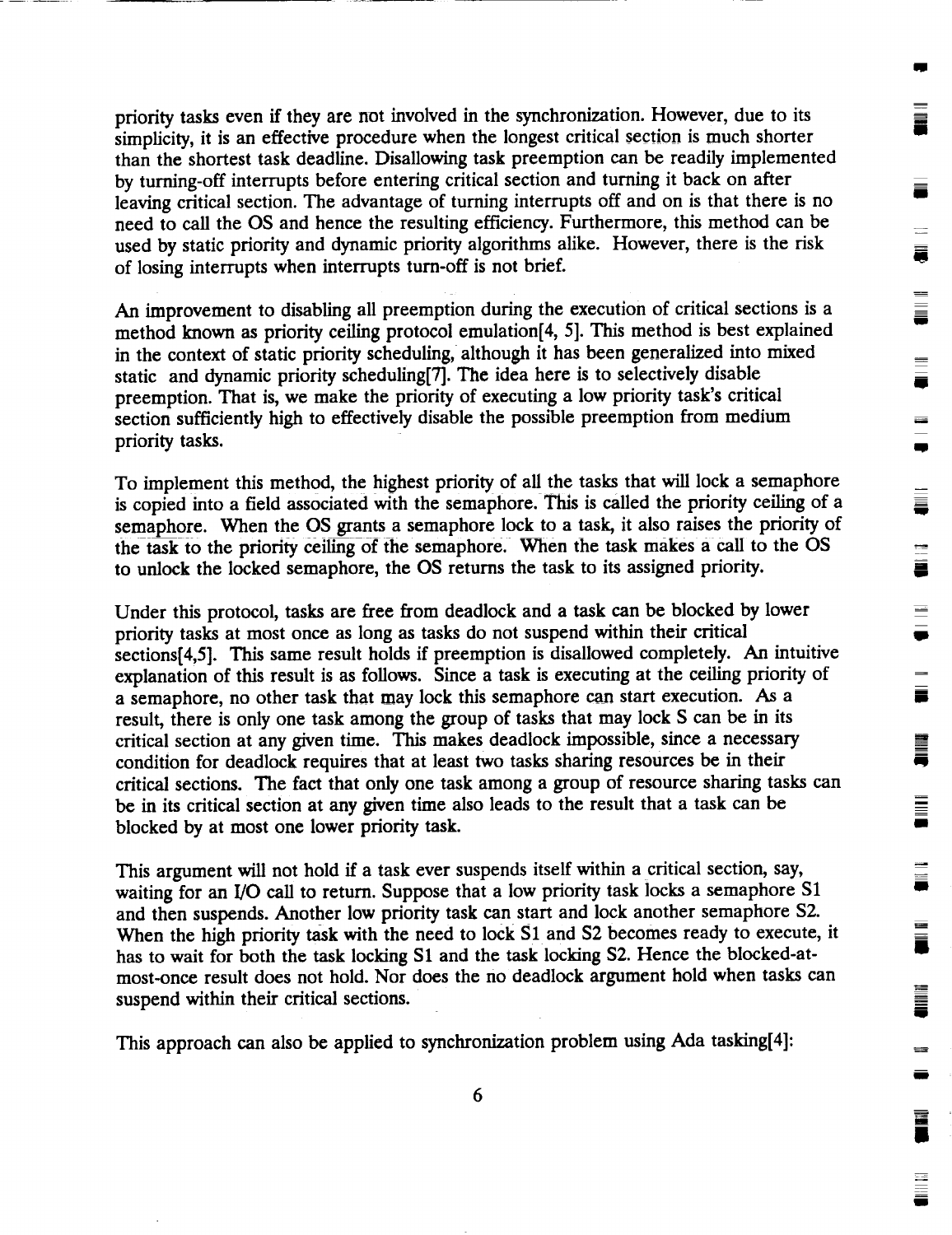- (1) **the** body **of** each server **task should** consist of <sup>a</sup> **selective** wait **statement** within an endless loop
- (2) each **server** task should be given a priority which is higher than the priority of any of its client tasks
- (3) the server task should not block itself within the accept statement

The block at most once and no mutual deadlock also holds here[4,5] and the reason is similar to the argument above. When calculating the blocking time of a given task, T, under this solution, we should only be concerned with (1) the resources that task T shares with lower priority tasks, and (2) the resources that are shared by both tasks of lower priority than T and tasks of higher priority than T. The worst case blocking time for T would then be the execution time of the longest critical section among all lower priority tasks that share such resources.

The method of priority ceiling emulation is a simple and effective procedure. It is used by the protected record construction in the current draft of the Ada 9x requirement mapping document[9].

#### 3.2 **Priority Inheritance Protocol**

w

 $\ddot{\phantom{0}}$ 

w

 $=$ 

 $\overline{\phantom{0}}$ 

₽

7 *:*

1iw

In the previous **solution,** a task's priority is immediately raised **when** entering a critical section (turning-of preemption is equivalent to raising the priority to the highest level). However, the priority inheritance protocol[4,5] is invoked only when a higher priority task is blocked by a lower priority task. When a lower priority task T blocks the execution of higher priority tasks it inherits the priority of the highest priority task blocked by T. Task T returns to its assigned priority when exiting its critical section.

When a low priority task inherits a high priority, medium priority tasks will have to **wait** for the execution of the lower priority tasks. Nonetheless, this is worthwhile. The duration of push-through blocking (blocking of medium priority tasks) is in terms of critical sections. Without paying the price of push-through blocking, the high priority task may have to wait for the entire execution time of medium priority tasks.

This **solution** can be adopted for the problem of unbounded priority inversion resulting from either critical sections or message queues. To adopt this solution for message queues we first need to prioritize the message queue. Secondly, the server will use the message priority. However, when new messages with higher priorities entering the queue, the server must inherit the highest priority of all the new messages. The priority inheritance can also be applied to Ada tasking. First, the entry queues must be prioritized. Secondly, the task must select the highest priority entry. Finally, when higher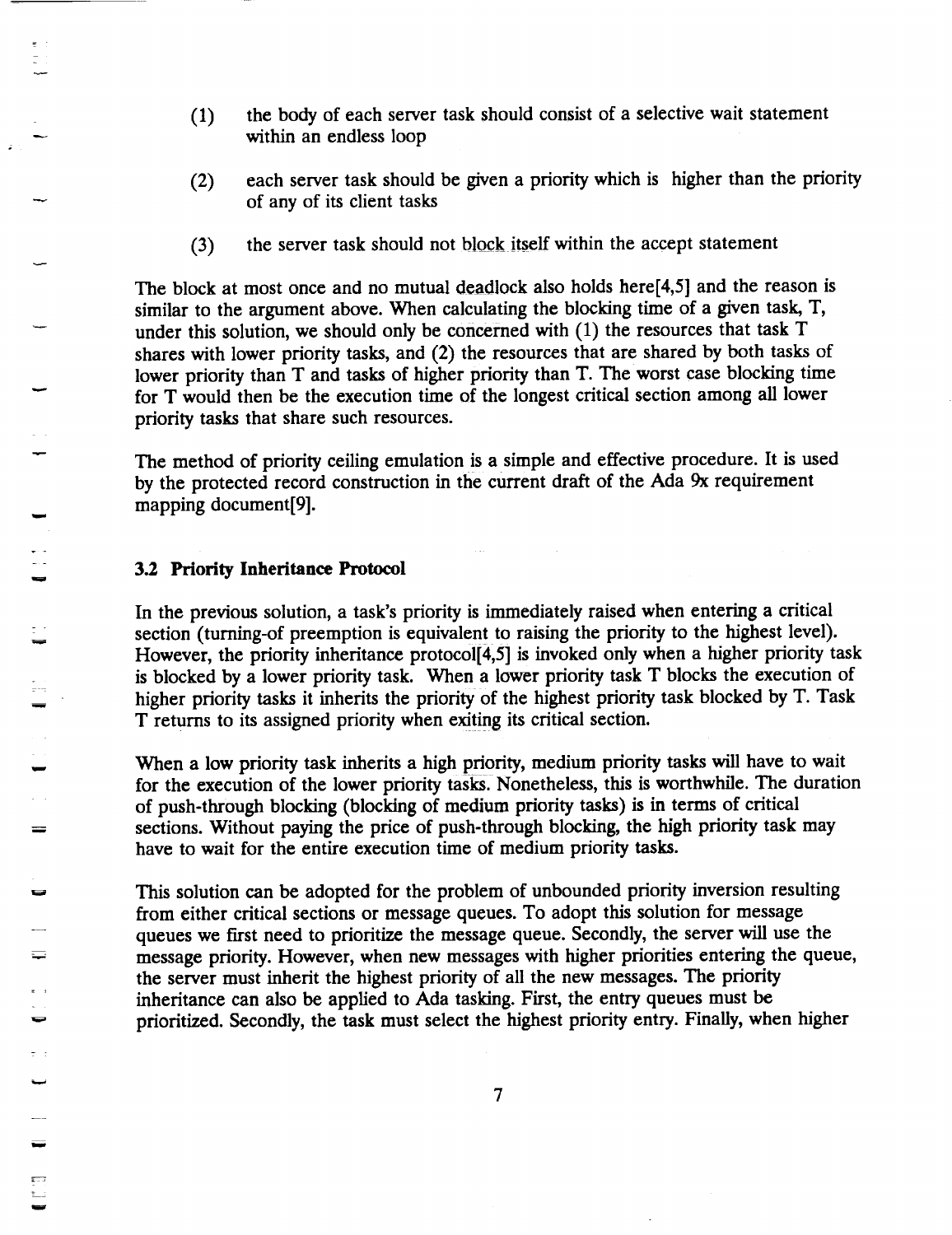g m m J Q m  $\blacksquare$ Q g D U **U** m ≣ U  $\equiv$ w mli m J I i i

priority client tasks entering the entry queue, the server must inherit the highest priority client in the queue.

Although priority inheritance protocol solves the unbounded priority inversion problem, it suffers from the possibilities of "chained blocking" and offers no help to the "mutual deadlock" problem. To avoid mutual deadlock under this solution, we may totally order the sequence of locking shared resources.

The following example illustrates a **situation where chained blocking** can occur: Assume that tasks T1, T2 and T3 share semaphores \$1 and \$2 and further T1 has higher priority than T2, while T3 has the lowest priority. Consider the following scenario:

- $(1)$  T3 locks S2
- $(2)$  T2 locks S1
- (3) T1 tries to lock \$1 and \$2 but now has to wait for both T2 and T3. That is, chained blocking.

The **worst** case blocking time of a given task **T,** under this solution, is the sum of the blocking time from each shared resource (because of the possibility of the chained blocking). The worst blocking time from each resource is calculated the same way as it was done for priority ceiling emulation. We should consider (1) the queues that task T shares with lower priority tasks and (2) the queues that tasks of higher priorities share with tasks of lower priorities. The blocking time of task T from each shared resource is calculated to be the longest blocking time caused by any such lower priority task.

The advantage of priority inheritance is that it can be directly applied to both dynamic and static priority scheduling algorithms. In addition, it can prevent unbounded priority inversion for both task synchronization and communication even if tasks suspend during their critical sections. Priority inheritance protocol is currently supported by many Ada vendors and real-time OS vendors. It also appears as an option in the draft of OS standard known as real-time POSIX, IEEE P1003.4a[10] and is permitted by the Draft Ada Requirement Mapping Document[9].

#### 3.3 **Priority Ceiling Protocoi(PCP)**

The priority ceiling protocol[5, 6] can be viewed as a generalization of two solutions above. It eliminates the possibilities of chained blocking and mutual deadlocks, even if tasks suspend within critical sections. The priority ceiling of a semaphore (or a server task) S is simply the priority of the highest priority task that may lock the semaphore (or may call the server) S. This solution can be adopted for the problem of unbounded priority inversion resulting **from** either semaphores or queues. But, in what follows the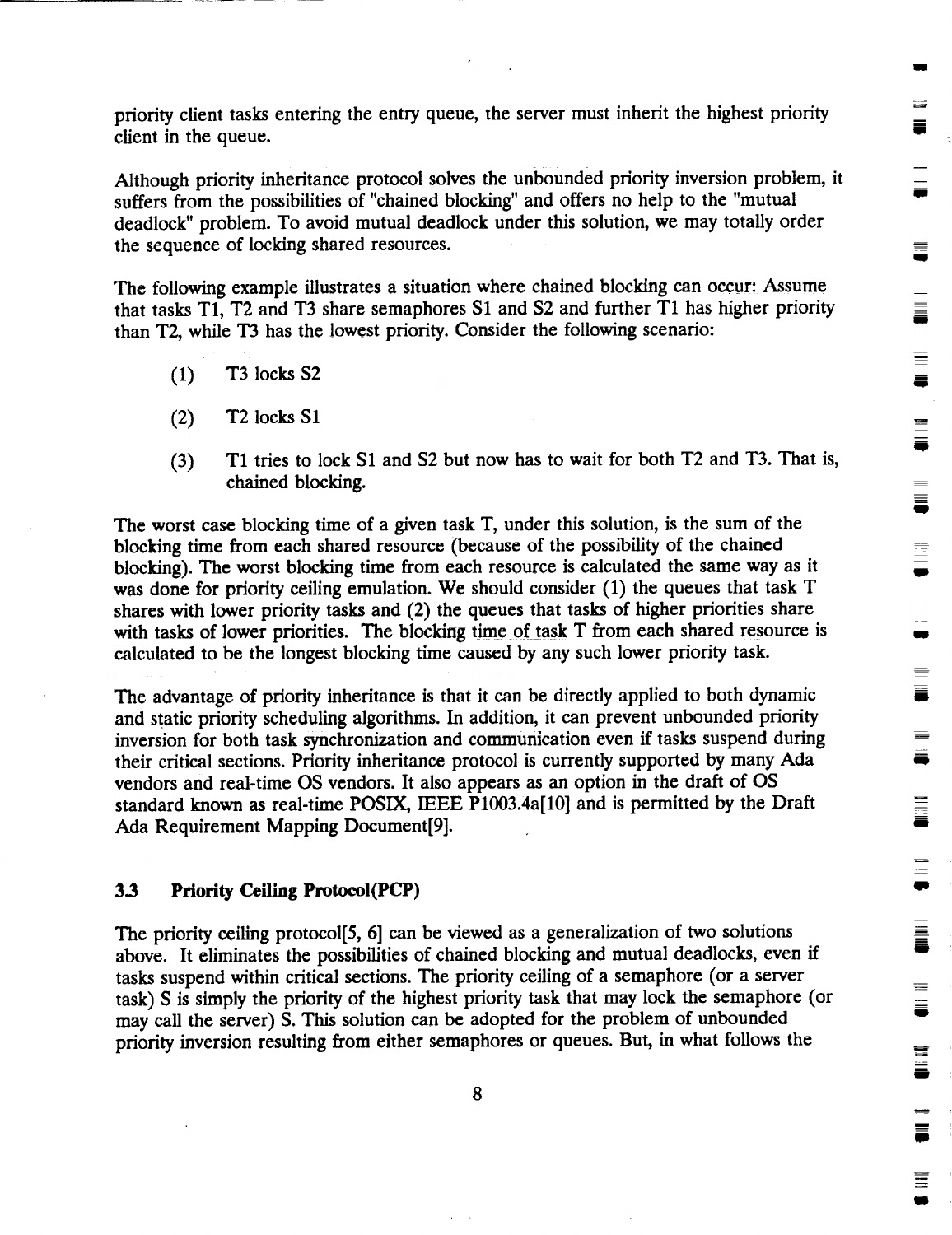focus of our discussion will be on **semaphores** in the context of **static** priority **scheduling,** although PCP has been extended to dynamic schedulings[8]. PCP has the following rules:

- **.** A task with a higher execution priority always preempts tasks with lower execution priorities.
- **.** A task cannot enter its critical **section** unless its priority is higher than the priority ceilings of all semaphores that have been locked by other tasks.
- <sup>1</sup> A lower priority task that blocks a higher priority task T inherits the priority of task T.

Rules 1 and 3 of PCP also apply to the priority inheritance protocol. Therefore, the only difference between PCP and the priority inheritance protocol is rule number 2. The idea behind PCP is to create a total ordering of executing and suspended critical sections. This protocol, although more expensive to implement, has all the benefits of the priority inheritance protocol plus it has the "block at most once" property, which prevents chained blocking and mutual deadlock.

To illustrate how mutual deadlock is eliminated, **consider** the previous example where tasks T1 and T2 share semaphores \$1 and \$2 and T1 has higher priority than T2. Note that the ceiling priority of both \$1 and \$2 is the priority of task T1. Let us try to follow the following scenario.

(1) T2 **locks** \$2

W

w

W

m

 $\Rightarrow$ 

m

w

**=** w

- (2) T1 tries to lock \$1 but fails because its priority is not greater that the ceiling priority of \$2 which has been locked by T2
- (3) T2 locks \$1
- (4) T2 **first** unlocks \$1 and then \$2
- (5) T1 takes over and locks first \$1 and then \$2

**As** we **can see PCP eliminates** the possibility **of deadlock.** A similar scenario **would** show **that PCP also** eliminates **the possibility of chained** blocking. The **main** drawback **of this protocol** is **that it is relatively complex to** implement.

### 3.4 **Hardware Priority** Queue **with Overwrite**

**We now address the problem of** unbounded priority **inversion problem associated with hardware transmission queues. None of the above** methods **are effective for this**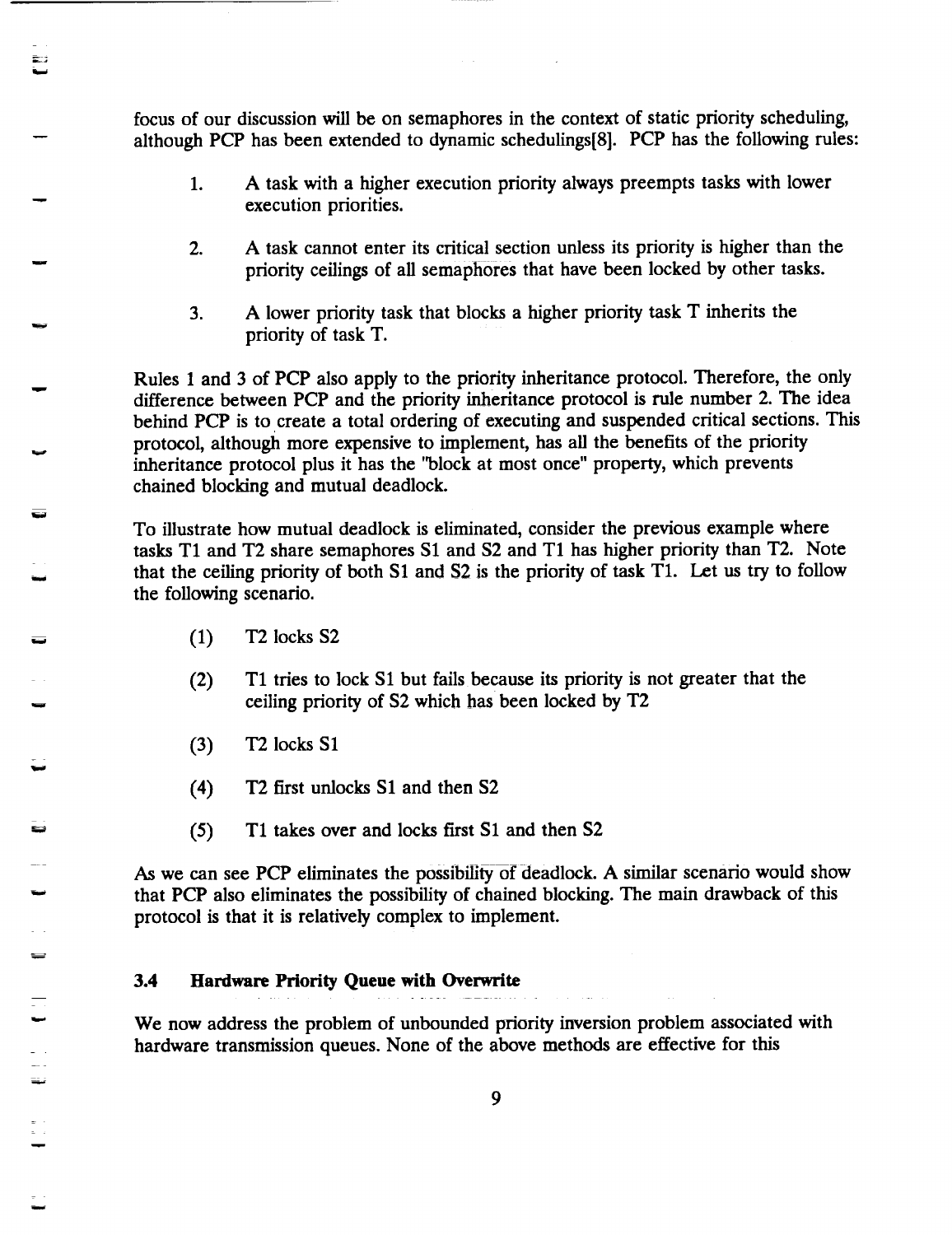hardware transmission queue problem<sup>[3]</sup>. A practical solution is the use of a short priority queue with priority overwrite to emulate an ideal priority queue[3]. When the BIU transmission queue gets filled up and a higher priority message waits at the host, the higher priority message overwrites the lowest priority message in the queue.

R

I

i Im

m

l

i J

> m Q

m

m g

im

|<br>|<br>|

I

g

I

 $\equiv$ m

g

≣

I

|<br>|-<br>|

u m m

This overwrite is carried out as follows. First, each message queued for transmission is held in system memory until the message has been successfully transmitted. In addition, the software remembers the messages transferred to the transmission queue. When a new message arrives at the system queue and the transmission queue is full, the software compares its priority with the lowest priority message in the transmission queue. If the new message has higher priority, then it replaces the lowest priority message in the transmission queue. Finally, we want to point out that the overwrite does not affect the performance of transmission queue since with proper hardware support the *BIU* can send the high priority message in the queue while its lowest priority message in queue is concurrently being overwritten[3].

#### **4. CONCLUSION**

**Task synchronization** and **communication** are two **common sources** of priority inversion. Priority inversion degrades the performance of real-time scheduling algorithms and should be minimized. In particular, it is important to identify the sources of unbounded priority inversion and eliminate them.

In this paper, we have reviewed the common **sources of** priority inversion. We **also** reviewed four different solutions to the unbound priority inversion problem, namely, selectively disabling preemption, priority inheritance protocol, priority ceiling protocol and hardware priority queue with overwrite. There are strength and weakness in each of these solutions and users must choose them according to their application needs.

#### REFERENCES

- [1] C.L. Liu and J.W. Layland, "Scheduling Algorithms for Multiprogramming in Hard Real Time Environments," J. ACM, Vol. 20, No. 1, **1973,** pp. 46-61.
- [2] L **Sha** and J.B. Goodenough, "Real-Time Scheduling Theory and Ada," 1EEE Computer, April 1990, pp. 53-62.
- [3] L. Sha, R. Rajkumar, and J.P. Lehoczky, "Real-Time Computing Using IEEE Future Bus+," IEEE Micro, June 1991.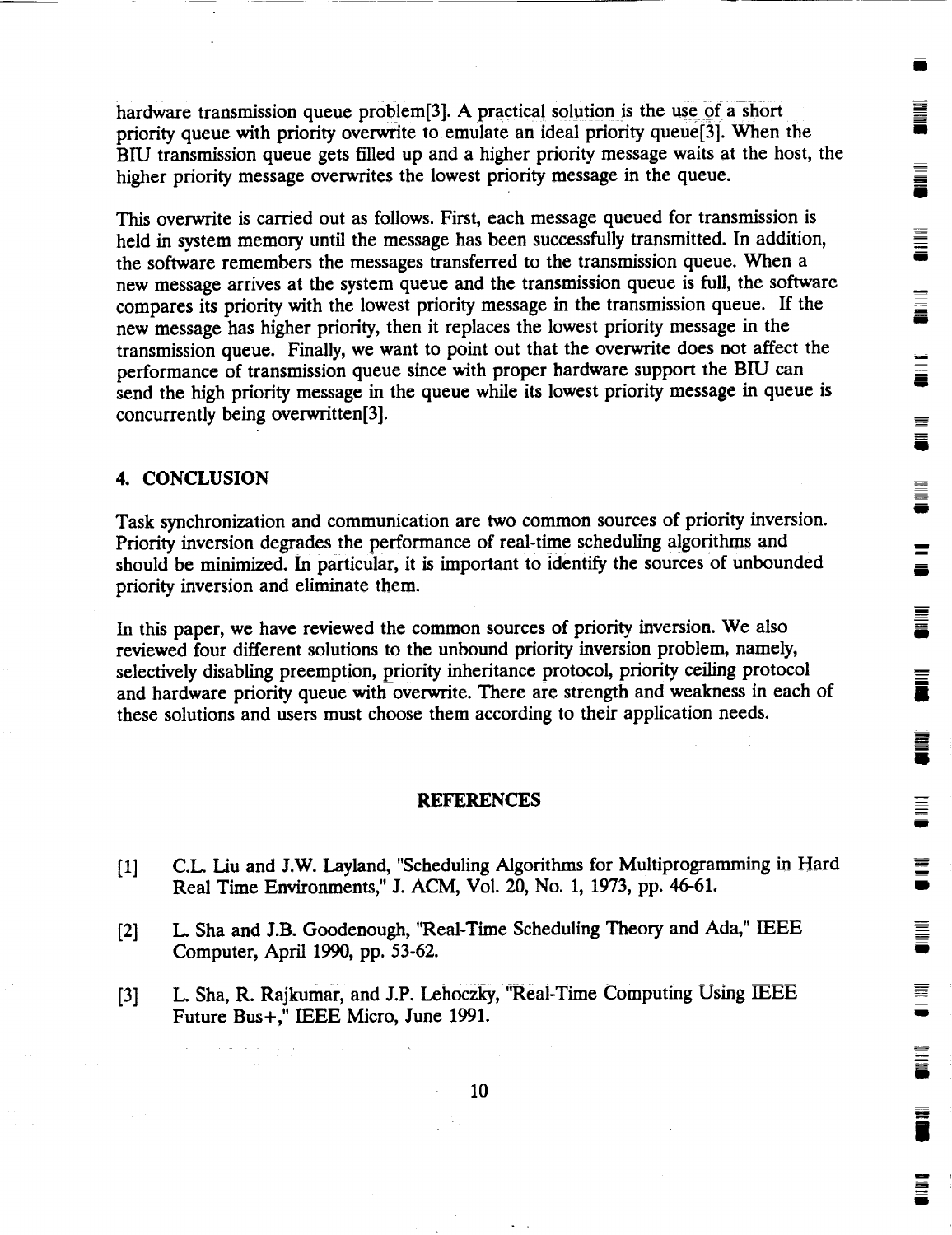**[4]** L Sha, R. Rajkumar, and J.P. Lehoczky, "Priority Inheritance Protocol: An Approach to Real-Time Synchronization," IEEE Transaction on Computer, Sept. 1990.

k

 $\leftarrow$ 

 $\overline{\phantom{a}}$ 

 $\mathbb{Z}^{\mathbb{Z}}$ 

÷

W  $\frac{1}{2}$ 

w

= =

u

Ē 

U U U

UNIT

E  $\bullet$ 

L<br>U

m\_

E<br>V

Ë,

 $=$ 

**William** 

- **[51** J.B. Goodenough and L.Sha, "I'he Priority Ceiling Protocol: A Method for Minimizing the Blocking of High priority Ada Tasks," Ada Letters, Special Issue: Proc. 2nd Int'l Workshop in Real'Time Ada Issues VIII, Vol. 7, Fall 1988, pp. 20-31.
- **[6]** R. Rajkumar, L. Sha, and J.P. Lehoczky, "Real-Time Synchronization Protocols for Multiprocessors," Proc. IEEE Real-Time Systems Symposium, 1988, pp. 259-269.
- $[7]$ T. Baker, "Stack Based Scheduling **of** Real-Time Resources", Technical Report, Department of Computer Science, Florida State University, Tallahassee, FL 32306, *April* 1990.
- [8] M. I. Chen and K. J. **Lin,** "Dynamic **Priority** Ceilings: A Concurrency Control **Protocol for Real-Time Systems.", Technical Report, Department of Computer Science, University of Illinoise at Urbana-Champaign, 1989.**
- [91 Draft Ada 9x Project **Report: Ada** 9x Mapping **Document** Vol. II, **December** 1991.
- $[10]$ Tread Extension **to** Portable Operating System Standard, IEEE P1003.4a, **Draft** 5, IEEE 1990.